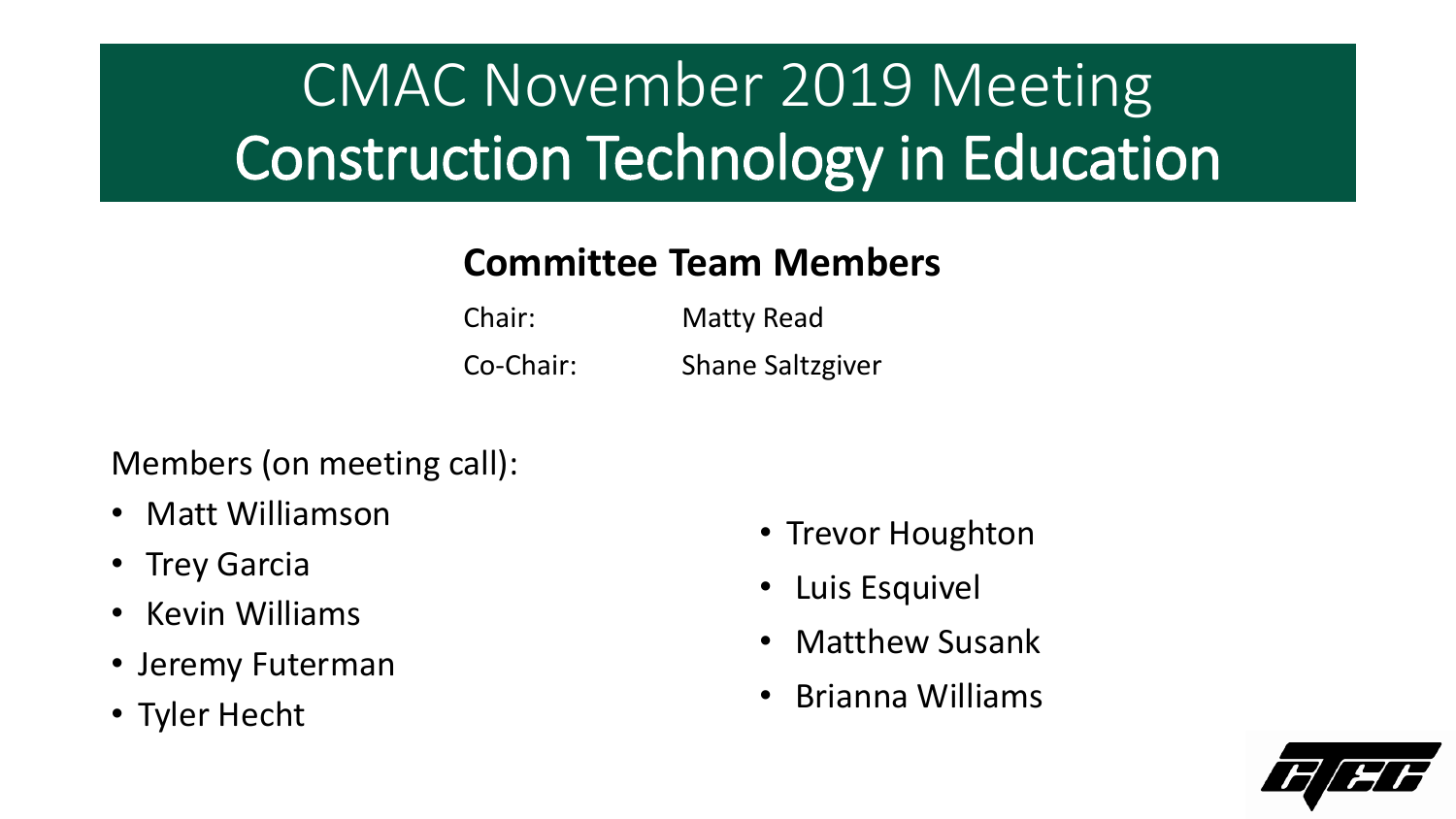Recap of Fall 2020 Rocks and Current Status

Rock #1: Utilize digital tools for collaboration and communication

Status: **Complete** (ongoing)

Results:

- Slack: useful tool but limited participation from a handful of members
- Asana: fairly successful for organizing AEC Tech Event & accountability
- Linkedin Group: I used this for CTEC announcements and outreach to non-CMAC members, but not particularly engaging

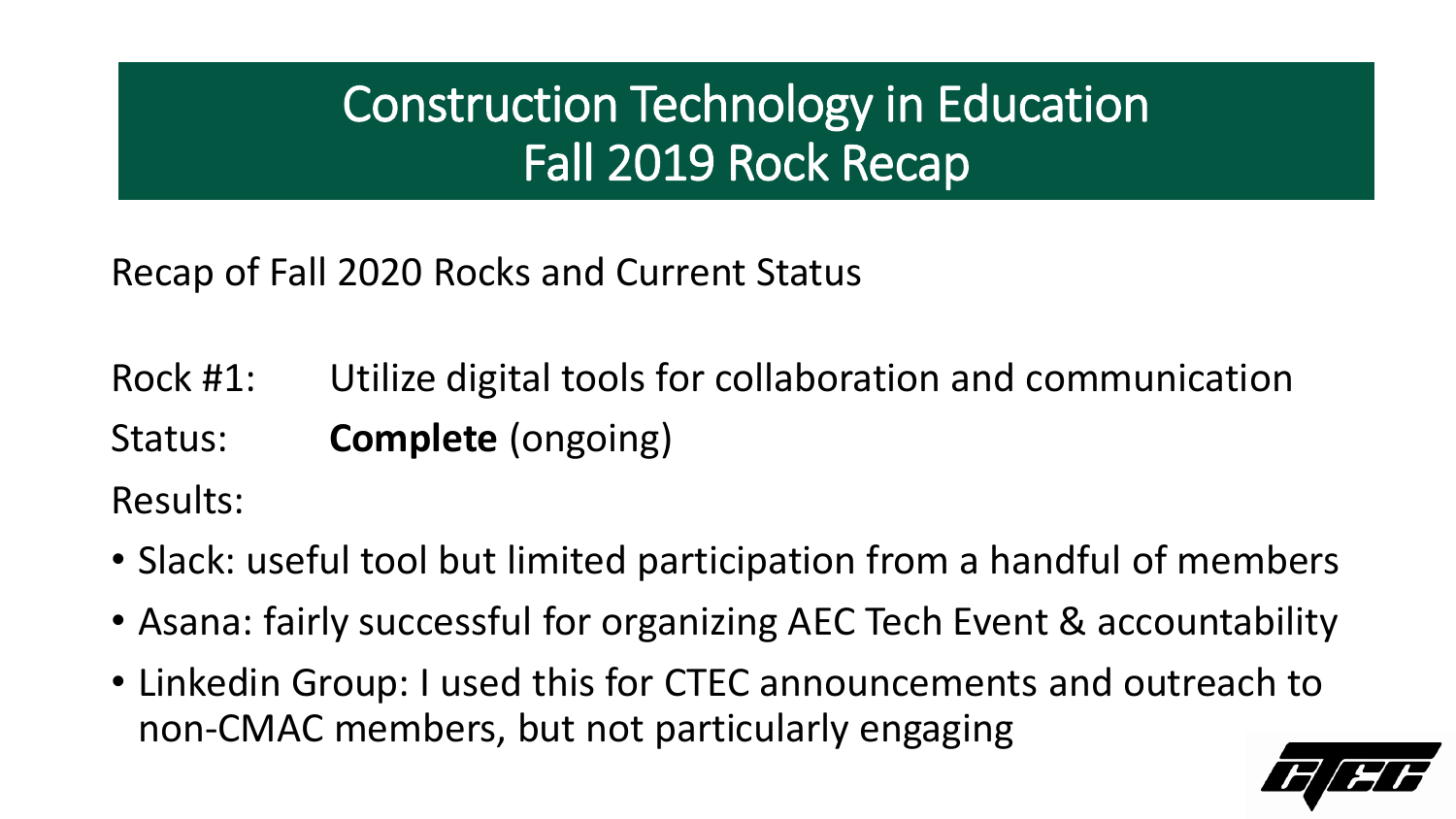Recap of Fall 2020 Rocks and Current Status

Rock #2: Organize another successful AEC Tech Event

Status: **Incomplete** (Canceled due to COVID-19 pandemic) Results:

- Our 1<sup>st</sup> goal was to attract over 100 students and faculty from more majors outside of construction management (80% CM / 20% non-CM)
- Our 2<sup>nd</sup> goal was to collect better feedback about event
- The event has been postponed due to COVID-19 pandemic

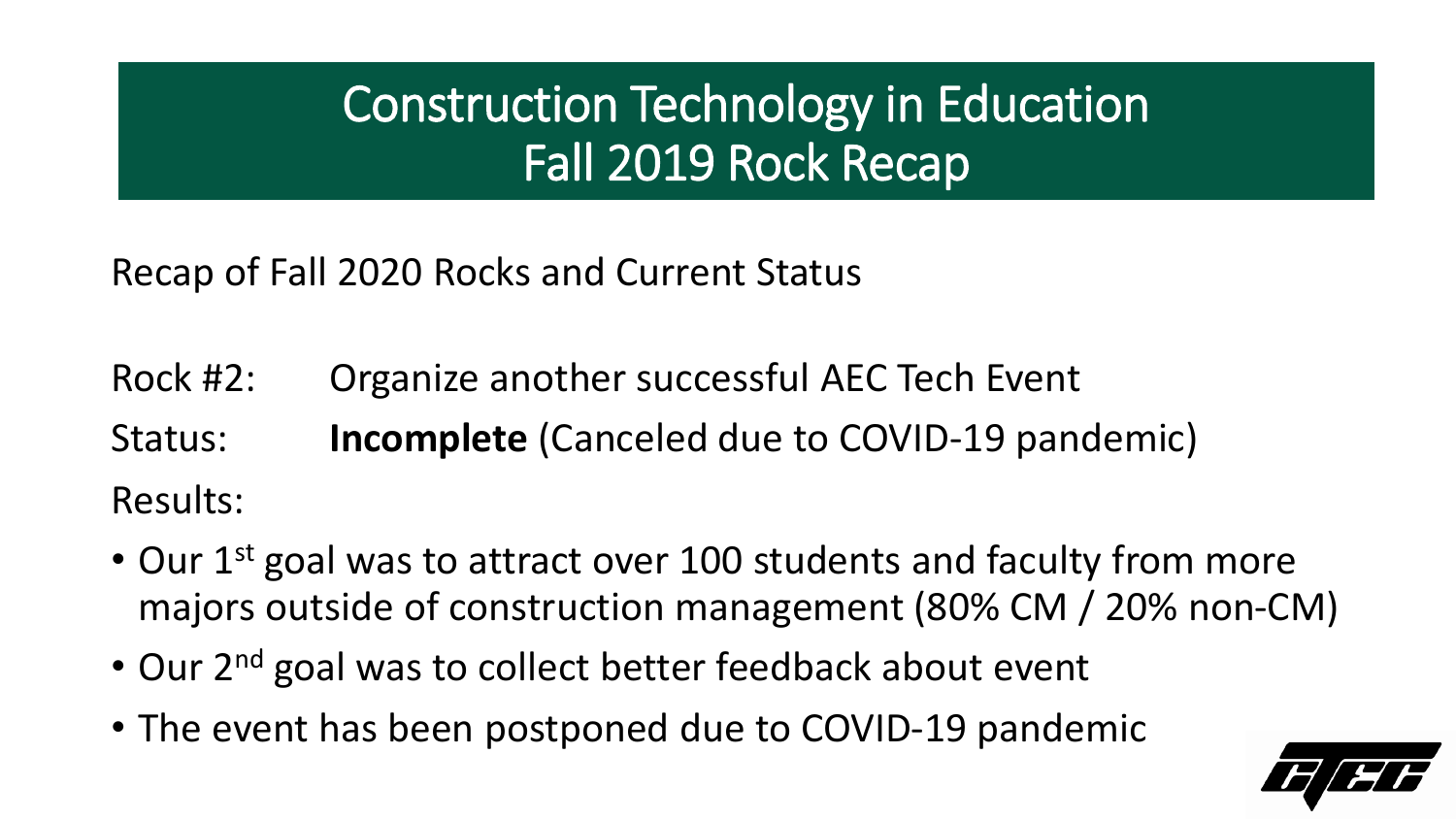#### Rock #2: Organize another successful AEC Tech Event

| $\overline{\overline{\Xi}}$<br>$\therefore$ asana                                                           | AEC Tech: Round Table and Tech Fair $\vee$ 1 $\circ$ $\circ$ $\circ$ Set status<br>津<br>Board Timeline Calendar Progress Forms More<br>List | Q Search<br>Share   | $\bigcirc$ $\bigcirc$      | $\bullet$            |
|-------------------------------------------------------------------------------------------------------------|---------------------------------------------------------------------------------------------------------------------------------------------|---------------------|----------------------------|----------------------|
| $\bigcirc$ Home                                                                                             | $+$ Add Task $  \vee  $                                                                                                                     | $\odot$ All tasks   | ↑↓ Sort<br>$\equiv$ Filter | <b>ID Fields •••</b> |
| $\odot$ My Tasks<br>$\bigcirc$ Inbox $\bullet$                                                              | Task name                                                                                                                                   | $\sim$ Assignee     | Due date                   |                      |
| III. Portfolios                                                                                             | General Planning                                                                                                                            |                     |                            |                      |
| Favorites                                                                                                   | ▼ Lock Down Date / Time / Location                                                                                                          |                     |                            |                      |
| Favorite projects by clicking the $\hat{\mathbb{W}}$                                                        | Request Event                                                                                                                               | <b>3</b> Matty Reed |                            |                      |
| Show more                                                                                                   | $\bullet$ Determine time and location of event $3\overline{5}$                                                                              | (2) Matty Reed      | Dec 2, 2019                |                      |
| Reports                                                                                                     | • Meetings                                                                                                                                  |                     |                            |                      |
| Teams                                                                                                       | ◯ Meeting with CCCE, CTEC, and BIM Club                                                                                                     | Matty Reed          | Mar 10                     |                      |
| CMAC: CTEC                                                                                                  | Send intro email to Matty and BIM Club board 10                                                                                             |                     | Matt William Nov 7, 2019   |                      |
| $\begin{array}{c} \textbf{1} & \textbf{9} & \textbf{0} \\ \textbf{1} & \textbf{1} & \textbf{1} \end{array}$ | Send email to Jeong to set up meeting                                                                                                       | Matty Reed          | Nov 7, 2019                |                      |
| AEC Tech: Round Table a                                                                                     | Meet with BIM Club                                                                                                                          | Matty Reed          | Dec 6, 2019                |                      |
| $\bullet$ CM 421 - Spring 2020<br>$\triangle$                                                               | Meet with Jeong Woo                                                                                                                         | (3) Matty Reed      | Nov 20, 2019               |                      |
|                                                                                                             | Meet with Jeong Woo 2D                                                                                                                      |                     | Shane Saltzgi Nov 20, 2019 |                      |
|                                                                                                             | ▼ Marketing / Outreach                                                                                                                      |                     |                            |                      |
|                                                                                                             | ◯ Social media posts                                                                                                                        | <b>It</b> Itdougla  |                            |                      |
|                                                                                                             | ◯ Create Logistics Map                                                                                                                      | Matty Reed          |                            |                      |

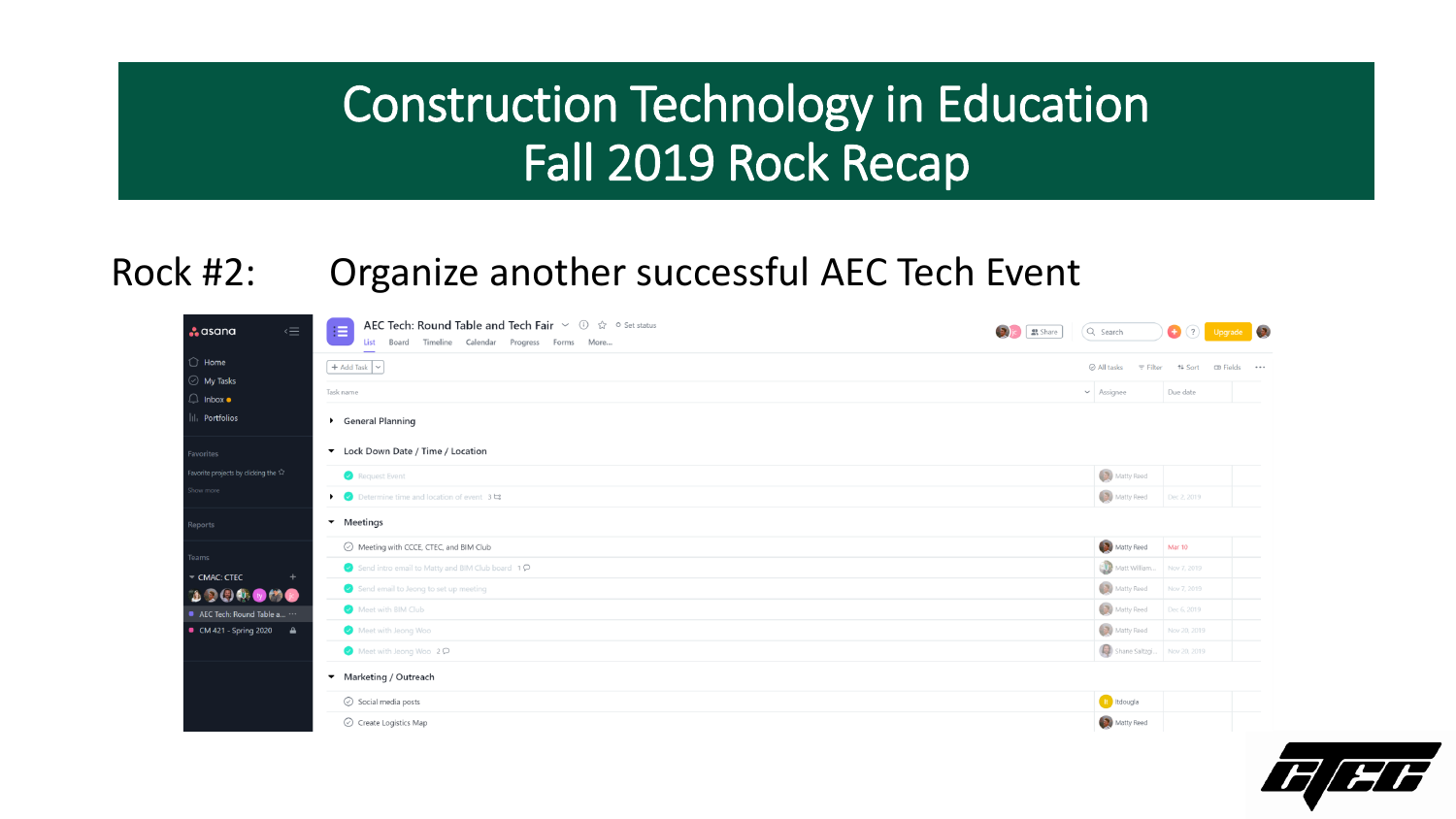Recap of Fall 2020 Rocks and Current Status

Rock #3: Collect more data via AEC Tech Utilization Survey Status: **Complete** (but, did not hit our goal) Results:

- Our goal was to collect 60-80 responses; we were able to collect responses from 40 different companies
- All responses were from CMAC members
- We incentivized survey responses by only sharing results with companies that completed the survey

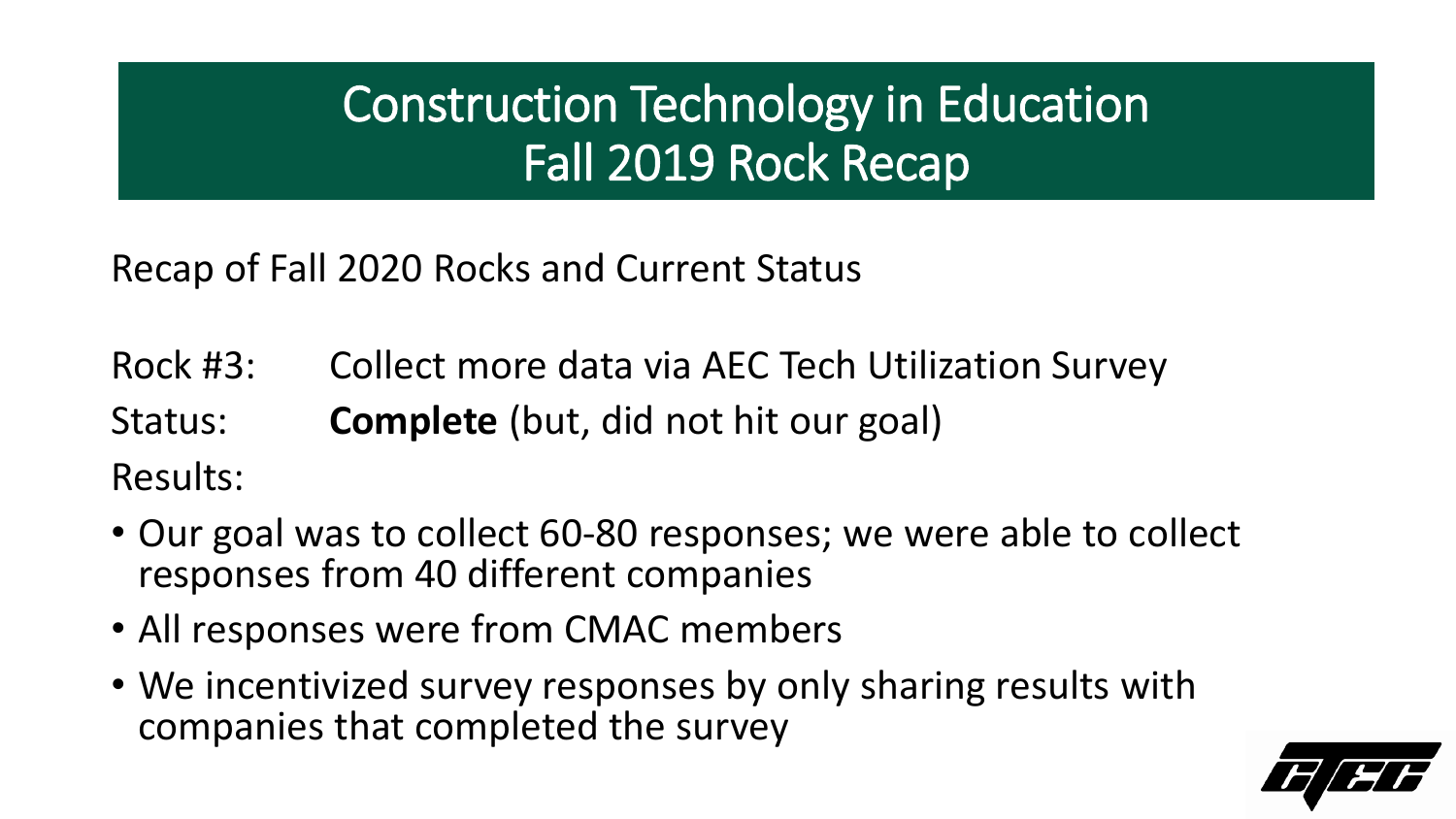### Rock #3: Collect more data via AEC Tech Utilization Survey



- Today's Date: April 10th 2020  $\bullet$
- Created: July 2019
- 40 unique respondents (all CMAC members)  $\qquad \qquad \bullet$
- All survey respondents will be kept anonymous  $\qquad \qquad \bullet$
- Bar graphs represent questions in "multiple answer" format  $\bullet$
- Contact Matty Reed with feedback mattyreed1@gmail.com

Which of these services does your company perform in-house?